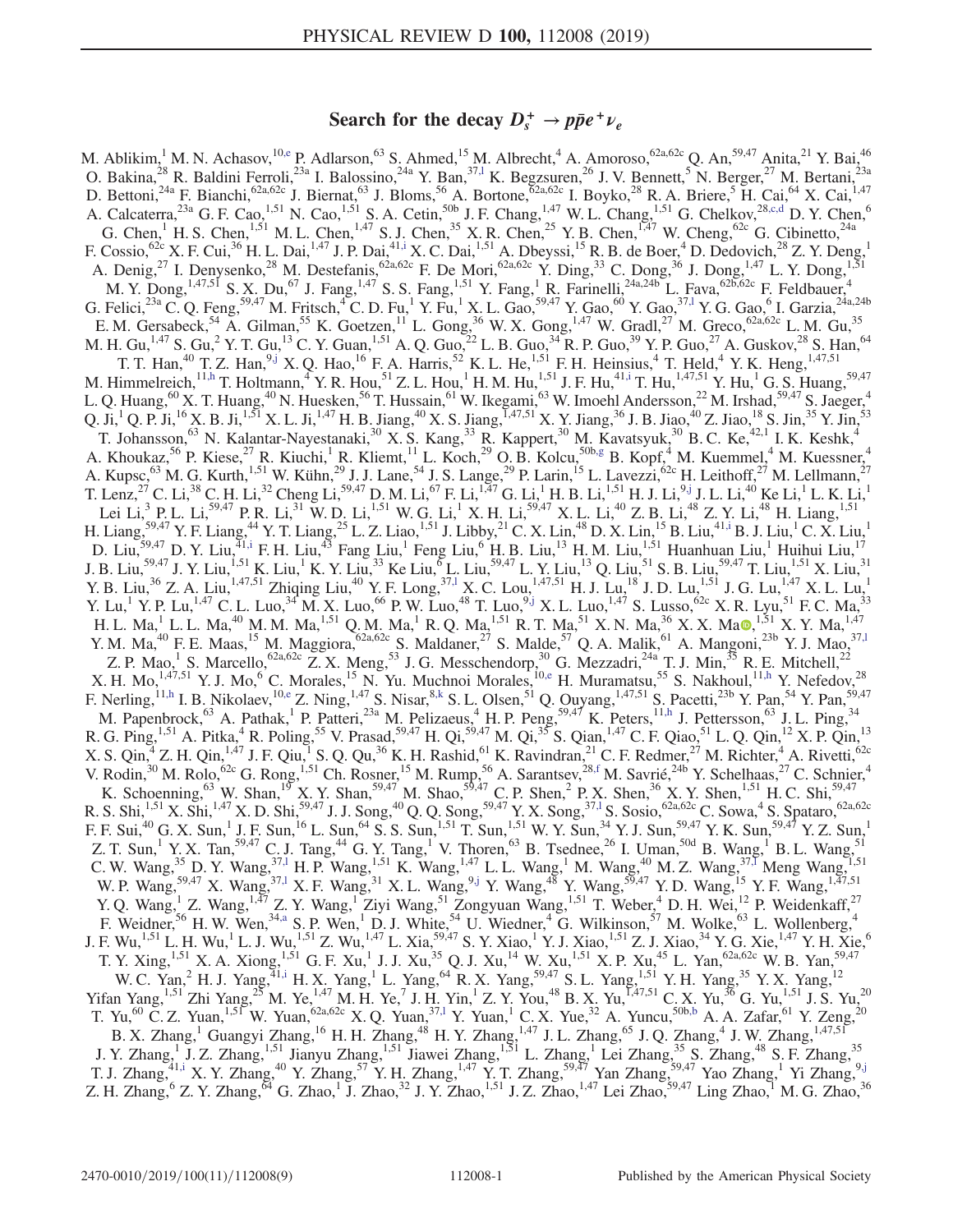Q. Zhao,<sup>1</sup> S. J. Zhao,<sup>67</sup> Y. B. Zhao,<sup>1,47</sup> Z. G. Zhao,<sup>59,47</sup> A. Zhemchugov,<sup>28[,c](#page-2-2)</sup> B. Zheng,<sup>60</sup> J. P. Zheng,<sup>1,47</sup> Y. Zheng,<sup>37,1</sup> Y. H. Zheng,<sup>51</sup> B. Zhong,<sup>34</sup> C. Zhong,<sup>60</sup> L. P. Zhou,<sup>1,51</sup> Q. Zhou,<sup>551</sup> X. Zhou,<sup>64</sup> X. K. Zhou,<sup>51</sup> X. R. Zhou,<sup>59,47</sup> A. N. Zhu,<sup>1,51</sup> J. Zhu,<sup>36</sup> K. Zhu,<sup>1</sup> K. J. Zhu,<sup>1,47,51</sup> S. H. Zhu,<sup>58</sup> W. J. Zhu,<sup>36</sup> X. L. Zhu,<sup>49</sup> Y. C. Zhu,<sup>59,47</sup> Z. A. Zhu,<sup>1,51</sup>

B. S. Zou, $<sup>1</sup>$  and J. H. Zou<sup>1</sup></sup>

(BESIII Collaboration)

<sup>1</sup>Institute of High Energy Physics, Beijing 100049, People's Republic of China  $\frac{2 \text{Poibana}}{2}$  $^2$ Beihang University, Beijing 100191, People's Republic of China  $3$ Beijing Institute of Petrochemical Technology, Beijing 102617, People's Republic of China  $^{4}$ Bochum Ruhr-University, D-44780 Bochum, Germany  ${}^{5}$ Carnegie Mellon University, Pittsburgh, Pennsylvania 15213, USA  ${}^{6}$ Central China Normal University, Wuhan 430079, People's Republic of China <sup>7</sup>China Center of Advanced Science and Technology, Beijing 100190, People's Republic of China COMSATS University Islamabad, Lahore Campus, Defence Road, Off Raiwind Road, 54000 Lahore, Pakistan<br><sup>9</sup>Fudan University, Shanghai 200443, People's Republic of China <sup>10</sup>G.I. Budker Institute of Nuclear Physics SB RAS (BINP), Novosibirsk 630090, Russia <sup>11</sup>GSI Helmholtzcentre for Heavy Ion Research GmbH, D-64291 Darmstadt, Germany <sup>11</sup>GSI Helmholtzcentre for Heavy Ion Research GmbH, D-64291 Darmstadt, Germany<br><sup>12</sup>Guangxi Normal University, Guilin 541004, People's Republic of China<br><sup>13</sup>Guangxi University, Nanning 530004, People's Republic of China<br><sup></sup>  $^{23b}$  INFN and University of Perugia, I-06100 Perugia, Italy <sup>a</sup>INFN Sezione di Ferrara, I-44122 Ferrara, Italy<br><sup>24b</sup>University of Ferrara, I-44122 Ferrara, Italy <sup>25</sup>Institute of Modern Physics, Lanzhou 730000, People's Republic of China<br><sup>26</sup>Institute of Physics and Technology, Peace Avenue 54B, Ulaanbaatar 13330, Mongolia<br><sup>27</sup>Johannes Gutenberg University of Mainz, Johann-Joachim  $D-35392$  Giessen, Germany<br>  $D-35392$  Giessen, Germany<br>  $^{31}L$ anzhou University, Dalian 116079747 AA Groningen, Netherlands<br>  $^{31}L$ anzhou University, Dalian 116029, People's Republic of China<br>  $^{33}L$ iaoning Normal Univ Hefei 230026, People's Republic of China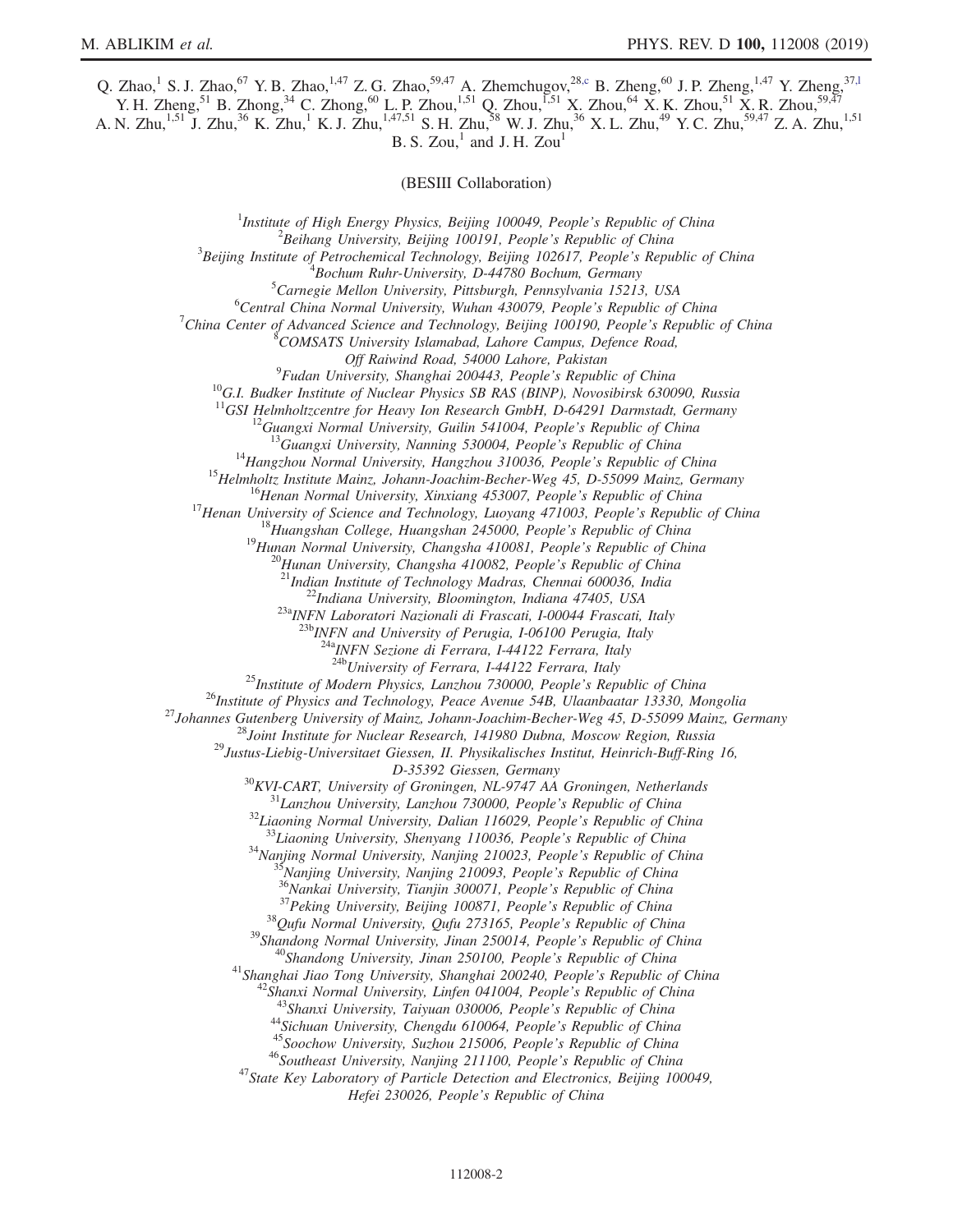<sup>48</sup>Sum Yat-Sen University, Guangzhou 510275, People's Republic of China<br><sup>49</sup>Tsinghua University, Beijing 100084, People's Republic of China<br><sup>49</sup>Tsinghua University, 06100 Tandogan, Ankara, Turkey<br><sup>50b</sup>Istanhul, Turkey<br><sup>5</sup>

<sup>60</sup>University of South China, Hengyang 421001, People's Republic of China<br><sup>61</sup>University of the Punjab, Lahore-54590, Pakistan<br><sup>62</sup>University of Eurin, I-10125 Turin, Italy<br><sup>62</sup>University of Eastern Piedmont, I-15121 Ale

(Received 29 October 2019; published 24 December 2019)

Using a 3.19 fb<sup>-1</sup> data sample collected at the  $\sqrt{s} = 4.178$  GeV with the BESIII detector, we search for the rare decay  $D_s^+ \rightarrow p\bar{p}e^+\nu_e$ . No significant signal is observed, and an upper limit of  $B(D_s^+ \to p\bar{p}e^+\nu_e) < 2.0 \times 10^{-4}$  is set at the 90% confidence level. This measurement is useful input in understanding the baryonic transition of  $D_s^+$  mesons.

DOI: [10.1103/PhysRevD.100.112008](https://doi.org/10.1103/PhysRevD.100.112008)

## I. INTRODUCTION

In the charm sector, probing the transition between charm meson and baryon pairs is still largely an unexplored territory. Phase-space constraints dictate that only the

 $D_s^+$  meson can decay in such a manner. Until now, only one baryonic mode,  $\overline{D_s^+} \to p\overline{n}$ , has been observed. It was first seen by the CLEO Collaboration, with a branching fraction of  $(1.30 \pm 0.4) \times 10^{-3}$  [\[1\],](#page-7-0) and subsequently confirmed by

Published by the American Physical Society under the terms of the [Creative Commons Attribution 4.0 International](https://creativecommons.org/licenses/by/4.0/) license. Further distribution of this work must maintain attribution to the author(s) and the published article's title, journal citation, and DOI. Funded by  $SCOAP<sup>3</sup>$ .

<span id="page-2-9"></span><sup>&</sup>lt;sup>[a](#page-0-0)</sup>Also at Ankara University, 06100 Tandogan, Ankara, Turkey.

<span id="page-2-10"></span><sup>&</sup>lt;sup>[b](#page-0-1)</sup>Also at Bogazici University, 34342 Istanbul, Turkey.

<span id="page-2-2"></span><sup>&</sup>lt;sup>[c](#page-0-2)</sup>Also at the Moscow Institute of Physics and Technology, Moscow 141700, Russia.

<sup>&</sup>lt;sup>d</sup>Also at the Functional Electronics Laboratory, Tomsk State University, Tomsk 634050, Russia.

<span id="page-2-0"></span>[e](#page-0-3) Also at the Novosibirsk State University, Novosibirsk 630090, Russia.

<span id="page-2-8"></span>[f](#page-0-4)<sup>1</sup>Also at the NRC "Kurchatov Institute," PNPI, 188300 Gatchina, Russia.

<span id="page-2-6"></span> ${}^g$ Also at Istanbul Arel University, 34295 Istanbul, Turkey.

<span id="page-2-5"></span>[h](#page-0-6) Also at Goethe University Frankfurt, 60323 Frankfurt am Main, Germany.

<span id="page-2-3"></span><sup>&</sup>lt;sup>[i](#page-0-7)</sup>Also at Key Laboratory for Particle Physics, Astrophysics and Cosmology, Ministry of Education; Shanghai Key Laboratory for Particle Physics and Cosmology; Institute of Nuclear and Particle Physics, Shanghai 200240, People's Republic of China.

<span id="page-2-4"></span>Also at Key Laboratory of Nuclear Physics and Ion-beam Application (MOE) and Institute of Modern Physics, Fudan University, Shanghai 200443, People's Republic of China. [k](#page-0-3)

Also at Harvard University, Department of Physics, Cambridge, MA, 02138, USA.

<span id="page-2-7"></span><span id="page-2-1"></span><sup>&</sup>lt;sup>1</sup>A[l](#page-0-1)so at State Key Laboratory of Nuclear Physics and Technology, Peking University, Beijing 100871, People's Republic of China School of Physics and Electronics, Hunan University, Changsha 410082, China.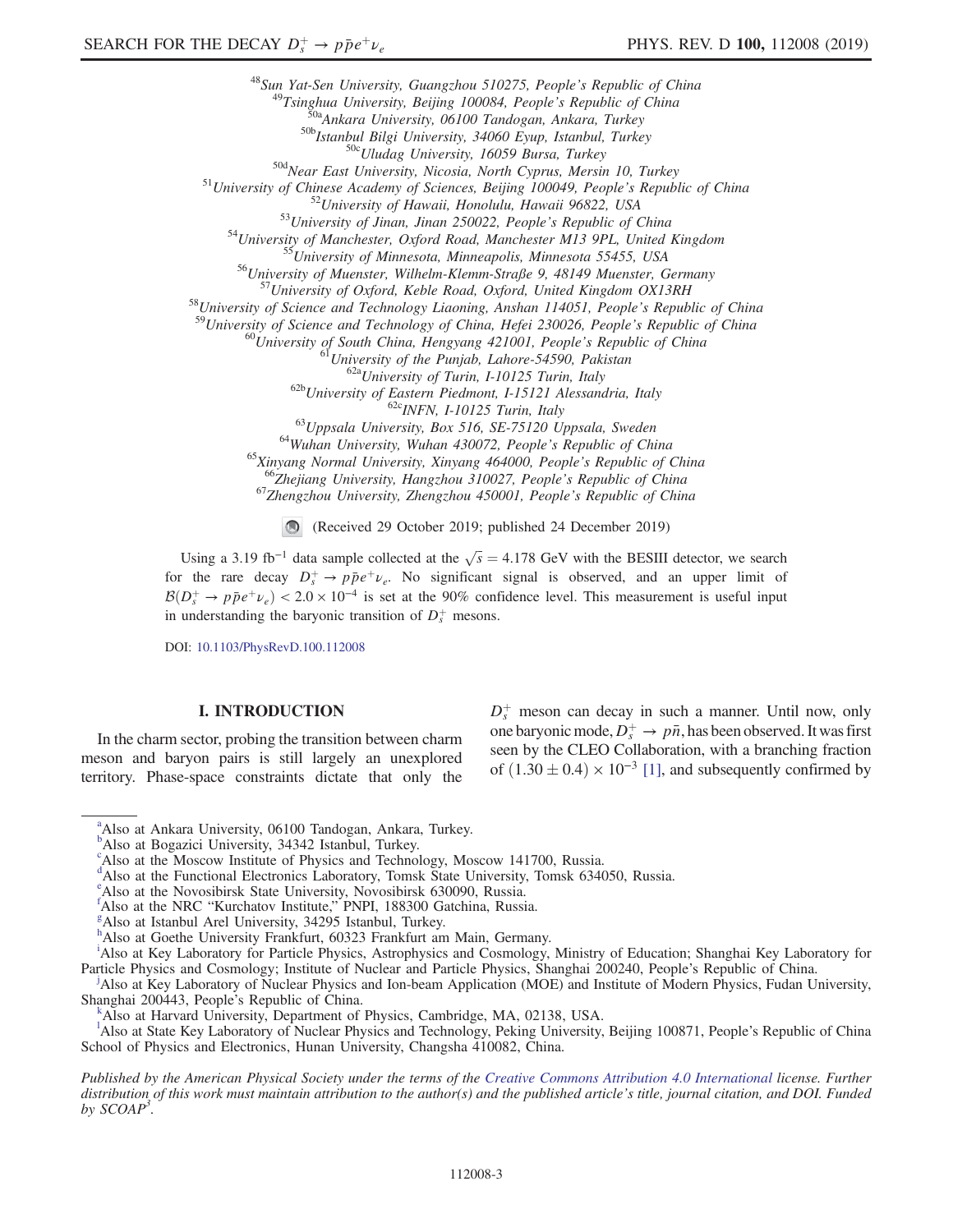BESIII [\[2\].](#page-7-1) This mode is expected to be suppressed by chiral symmetry, and predictions for its decay rate are several orders of magnitude below the observed value [\[3\],](#page-7-2) motivating the study of other baryonic channels. A promising candidate is the semileptonic decay mode  $D_s^+ \rightarrow p\bar{p}e^+\nu_e$ , for which theoretical calculations are expected to be more robust. Recently, Cheng and Kang [\[4\]](#page-7-3) predicted a small branching fraction,  $B(D_s^+ \rightarrow p\bar{p}e^+\nu_e) \sim 10^{-8}$ . Even in this case, however, there are significant uncertainties on the prediction, associated with the challenge of calculating the hadronic form factor. Experimental input is therefore needed to help illuminate this poorly understood class of charm decays.

An additional motivation for searching for this decay is that the final state provides an ideal laboratory to study the near-threshold enhancement phenomenon. This behavior was initially observed in the radiative process  $J/\psi \rightarrow \gamma p\bar{p}$ by BESIII [\[5\]](#page-7-4) and confirmed by CLEO [\[6\]](#page-7-5) and BESIII [\[7\]](#page-7-6), but not yet observed in other processes [8–[10\].](#page-7-7) A very attractive feature of searching for this phenomenon in  $D_s^+ \rightarrow p\bar{p}e^+\nu_e$  decays is that the  $p\bar{p}$  system is produced close to the mass threshold.

<span id="page-3-0"></span>With the strong interaction dynamics described by a form factor  $f_+(q^2)$ , and in the limit of zero electron mass, the differential rate for the  $D_s^+ \rightarrow p\bar{p}e^+\nu_e$  decay is given by

$$
\frac{d\Gamma(D_s^+ \to X e^+ \nu_e)}{dq^2} = \frac{G_F^2 |V_{cs}|^2}{24\pi^3} p_X^3 |f_+(q^2)|^2, \qquad (1)
$$

where  $G_F$  is the Fermi constant;  $V_{cs}$  is the Cabibbo-Kobayashi-Maskawa (CKM) matrix element; the X represents the  $p\bar{p}$  system, which is assumed to form a <sup>1</sup>S<sub>0</sub> state;  $p<sub>X</sub>$  is the momentum of the  $p\bar{p}$  system in the rest frame of the  $D_s^+$  meson; and q is the transition momentum between X and  $D_s^+$ . The form factor  $f_+(q^2)$  is described by the wellknown ISGW2 model [\[11\]](#page-7-8),

$$
f_{+}(q^{2}) = f_{+}(q_{\max}^{2}) \left(1 + \frac{r^{2}}{12}(q_{\max}^{2} - q^{2})\right)^{-1}, \quad (2)
$$

where r is the effective radius of the  $D_s^+$  meson, and  $q_{\text{max}}^2$  is the kinematic limit of  $q^2$ .

In this article, we report a search for the decay  $D_s^+ \rightarrow$  $p\bar{p}e^+\nu_e$  using a 3.19 fb<sup>-1</sup> data set collected at  $\sqrt{s}$  = 4.178 GeV with the BESIII detector operating at the BEPCII collider.

## II. BESIII DETECTOR AND MONTE CARLO SIMULATION

The BESIII detector is a magnetic spectrometer [\[12\]](#page-7-9) located at the Beijing Electron Position Collider (BEPCII) [\[13\]](#page-8-0). The cylindrical core of the BESIII detector consists of a helium-based multilayer drift chamber (MDC), a plastic scintillator time-of-flight system (TOF), and a CsI (Tl) electromagnetic calorimeter (EMC), which are all enclosed in a superconducting solenoidal magnet providing a 1.0 T magnetic field. The solenoid is supported by an octagonal flux-return yoke with resistive-plate counter muonidentifier modules interleaved with steel. The acceptance of charged particles and photons is 93% over the  $4\pi$  solid angle. The charged-particle momentum resolution at 1 GeV/c is 0.5%, and the  $dE/dx$  resolution is 6% for the electrons from Bhabha scattering. The EMC measures photon energies with a resolution of 2.5% (5%) at 1 GeV in the barrel (end-cap) region. The time resolution of the TOF barrel part is 68 ps. The end-cap TOF system was upgraded in 2015 with multigap resistive plate chamber technology, providing a time resolution of 60 ps [\[14,15\]](#page-8-1).

Simulated events are generated with a GEANT4-based [\[16\]](#page-8-2) software package using a detailed description of the detector geometry and of the particle interactions in the detector material. A sample of inclusive Monte Carlo (MC) simulation is produced at  $\sqrt{s} = 4.178 \text{ GeV}$ . This sample includes all known open-charm decay processes and the  $c\bar{c}$ resonances,  $J/\psi$ ,  $\psi$ (3686), and  $\psi$ (3770) via the initial state radiation (ISR). Additionally, the continuum process  $(e^+e^- \rightarrow q\bar{q}, q = u, d, \text{ and } s)$ , Bhabha scattering,  $\mu^+\mu^-$ ,  $\tau^+\tau^-$ , as well as two-photon process are included. The open charm processes are generated using CONEXC [\[17\]](#page-8-3) and their subsequent decays are modeled by EVTGEN [\[18\]](#page-8-4) with the known branching fractions from the Particle Data Group [\[19\]](#page-8-5), and the remaining unknown decay modes of the narrow  $c\bar{c}$  resonances are generated using the modified LUND model [\[20\]](#page-8-6). The signal model is described by Eq. [\(1\)](#page-3-0). We assume that the  $p\bar{p}$  S-wave system dominates in the decay and adopt a nonresonance S-wave to describe the  $p\bar{p}$ system (when assigning the systematic uncertainties we also consider the possibility of a resonance contributing to the decay).

### III. ANALYSIS METHOD

Throughout the paper, charge-conjugate modes are implicitly implied, unless otherwise noted. The  $D_s^{\pm}D_s^{*\mp}$ pairs are produced at a center-of-mass energy of 4.178 GeV. The double tag (DT) method is employed to perform a measurement of the absolute branching fraction. We first select "single tag" (ST) events in which either a  $D_s^-$  or  $D_s^+$ meson is fully reconstructed. Then the  $D_s^+$  decay of the interest is searched for in the remainder of each event, namely, in DT events where both the  $D_s^+$  and  $D_s^-$  are fully reconstructed, regardless of the  $\gamma$  or  $\pi^0$  emitted from the  $D_s^*$  meson. The absolute branching fraction for the  $D_s^+$ meson decay is calculated for each tag mode  $\alpha$  and is given by

$$
\mathcal{B}_{\text{sig}}^{\alpha} = \frac{N_{\text{DT}}^{\alpha}}{N_{\text{ST}}^{\alpha} \epsilon_{\text{DT}}^{\alpha} / \epsilon_{\text{ST}}^{\alpha}},\tag{3}
$$

where  $N_{\text{ST}}^{\alpha}$  and  $N_{\text{DT}}^{\alpha}$  are the yields of ST events and DT events, respectively, and  $\epsilon_{\text{ST}}^{\alpha}$  and  $\epsilon_{\text{DT}}^{\alpha}$  are the ST and DT efficiencies for the tag mode  $\alpha$ .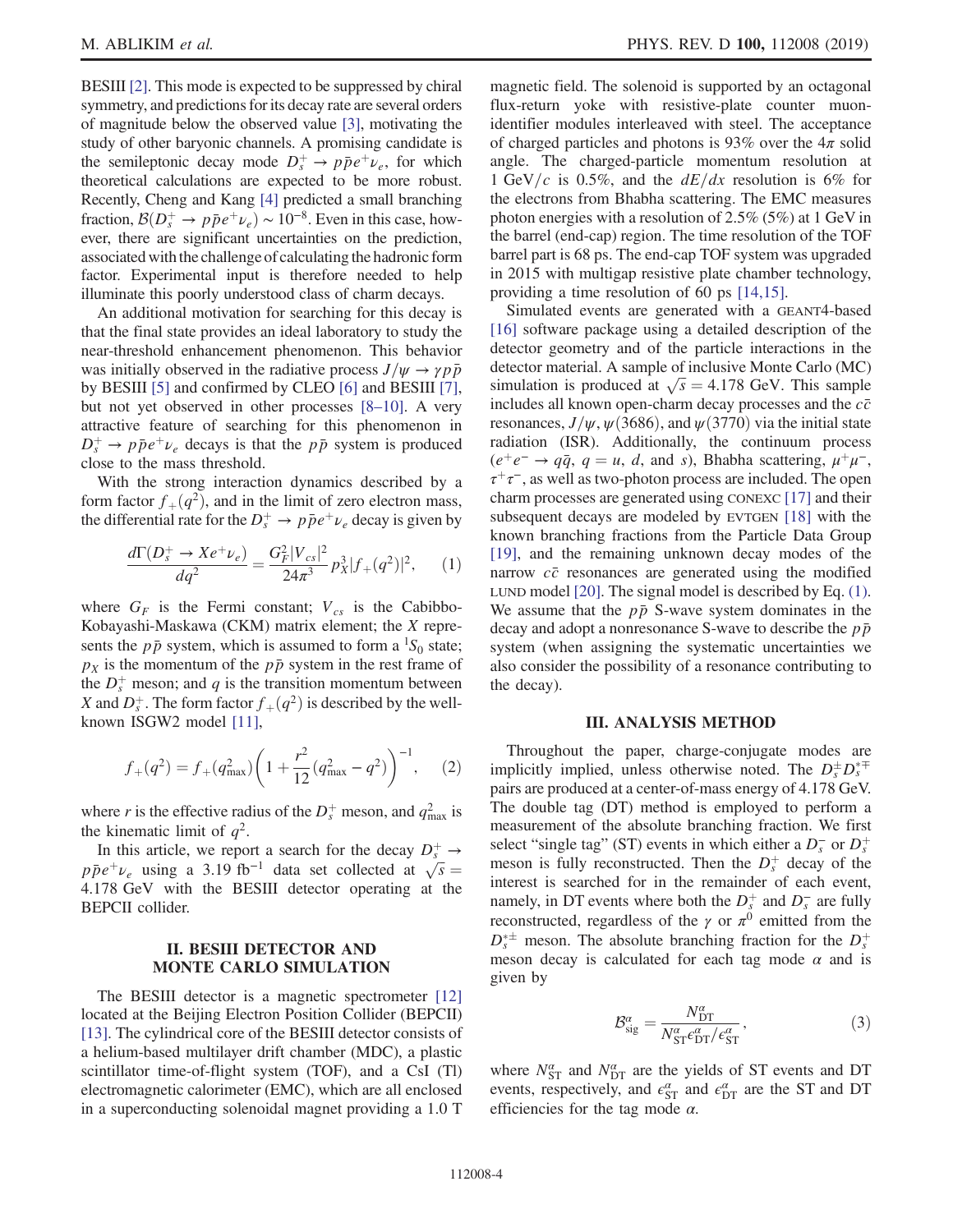## A. ST analysis

All charged tracks must have a polar angle  $(\theta)$  within  $|\cos \theta|$  < 0.93, where  $\theta$  is measured with respect to the direction of the beam. Furthermore, all charged tracks, apart from those from  $K_S^0$  candidates, are required to point back to the interaction point (IP). This is achieved by imposing  $V_r < 1$  cm and  $|V_z| < 10$  cm, where  $V_r$  and  $|V_z|$ are the distances of the closest approach to the IP in the transverse plane and along the positron beam direction, respectively. The information from the  $dE/dx$  and TOF measurements is combined to evaluate the particle identification (PID) probability  $(L)$ . A charged track is assigned to be a kaon (pion) candidate if it satisfies  $\mathcal{L}_{K(\pi)} > \mathcal{L}_{\pi(K)}$ . Candidate  $K_S^0$  mesons are formed from two oppositely charged tracks satisfying  $|V_z|$  < 20 cm and  $|\cos \theta|$  < 0.93, which are assumed to be pions without the imposition of further PID requirements. These two tracks are constrained to have a common vertex and the invariant mass of the pair is required to lie within  $(0.487, 0.511)$  GeV/ $c^2$ . The decay length of the  $K_S^0$  candidates is required to be larger than twice the uncertainty of the decay length.

The  $D_s^-$  single-tag candidates are reconstructed in the three tag modes,  $K^+K^-\pi^-$ ,  $K_S^0K^-$ , and  $K_S^0K^+\pi^-\pi^-$ , which all have high signal-to-noise ratios and yield the highest sensitivity, according to studies performed on the inclusive MC sample.

To suppress the background involving  $D^* \to D\pi$  decays, the momenta of pions from the  $D_s^-$  decay are required to be greater than 0.1 GeV/ $c$ . The recoil mass evaluated against the  $D_s^-$  candidate,  $M_{\text{recoil}}(D_s^-) = \sqrt{(\sqrt{s} - E_{D_s^-})^2 - |\vec{p}_{D_s^-}|^2}$ , is used to reject background from non- $D_s^{\pm} D_s^{*\mp}$  processes with the requirement that  $2.06 < M_{\text{recoil}}(D_s^-) < 2.18 \text{GeV}/c^2$ . If there are several  $D_s^-$  candidates in the event, only that one with recoil mass closest to the  $D_s^{*+}$  nominal mass is retained.

An unbinned maximum-likelihood fit is performed on the  $M_{D_5^-}$  spectrum of each of the three selected ST tag modes, as shown in Fig. [1.](#page-4-0) In the fit, the signal shape is taken from the distribution found in MC simulation, using the kernel-estimation method [\[21\]](#page-8-7) provided as a RooKeysPdf class in ROOT [\[22\]](#page-8-8), convolved with a Gaussian function. The nonpeaking background is described by a second- or third-order Chebyshev polynomial. The small peaking contribution seen in the  $D_s^- \rightarrow$  $K_S^0 \pi^-$  mode is from  $D^- \to K_S^0 \pi^-$  decays and its shape is taken from MC simulation, with the absolute normalization determined from the fit.

All the selected  $D_s^-$  candidates are retained for further analysis. The resultant yields,  $N_{ST}^{\alpha}$ , and the corresponding selection efficiencies  $\epsilon_{ST}^{\alpha}$ , as determined from the simulation, are summarized in Table [I.](#page-4-1) The total yield of single tags is  $N_{ST}^{tot} = 186091 \pm 719$ , where the uncertainty is statistical.

<span id="page-4-0"></span>

FIG. 1. Fit to the  $M_{D_5^-}$  spectrum for each tag mode. The dots with error bars are from the data. The blue solid lines represent the total fit result. The red dashed line and green long-dashed line are the signal shape and nonpeaking background. The pink dotted line in the  $K_S^0 K^-$  tag mode corresponds to the peak background due to  $D^-$  →  $K_S^0 \pi^-$ .

### B. DT analysis

After the reconstruction of the ST  $D_s^-$  candidate, there are required to be fewer than four unused charged tracks in the event. We search for proton and electron candidates among these unused tracks. The charged tracks are assigned as proton candidates if they satisfy  $\mathcal{L}_p > \mathcal{L}_K$ , and  $\mathcal{L}_p > \mathcal{L}_{\pi}$ .

<span id="page-4-1"></span>TABLE I. Summary of  $N_{ST}^{\alpha}$ ,  $\epsilon_{ST}^{\alpha}$ , and  $\epsilon_{DT}^{\alpha}$  for the tag mode  $\alpha$ . All uncertainties are statistical only.

| Mode                           | $N_{\rm ST}^{\alpha}$ | $\epsilon_{\rm ST}^{\alpha}$ (%) | $\epsilon_{\rm DT}^{\alpha}$ (%) |
|--------------------------------|-----------------------|----------------------------------|----------------------------------|
| $K^0_s K^+$                    | $31267 + 261$         | $42.32 \pm 0.04$                 | $8.63 \pm 0.07$                  |
| $K^+K^-\pi^+$                  | $140277 + 635$        | $49.33 \pm 0.18$                 | $9.62 \pm 0.08$                  |
| $K_{S}^{0}K^{-}\pi^{+}\pi^{+}$ | $14547 \pm 214$       | $21.08 \pm 0.07$                 | $3.82 \pm 0.04$                  |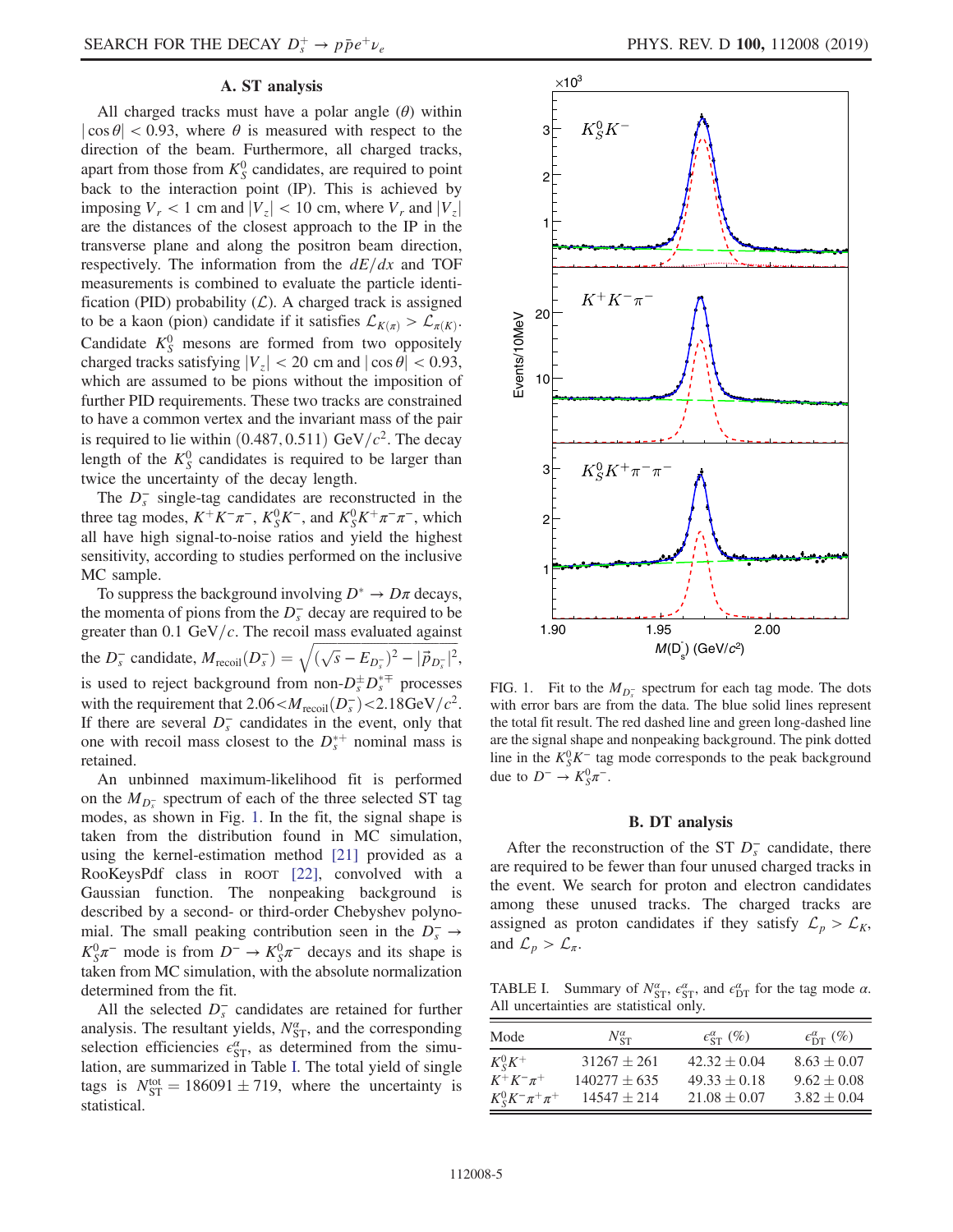<span id="page-5-0"></span>

FIG. 2. (a) The electron momentum  $(P_e)$  distribution in MC simulation. The green and blue solid histograms represent the signal and background distribution, respectively. The red arrow shows the maximum value of  $P_e$  allowed in the selection. (b) The distribution of  $MM^2$  from MC simulation. The red dotted histogram shows the background distribution from the inclusive MC sample, which is completely dominated by the continuum  $q\bar{q}$ process. The gray region is rejected by the requirement that  $MM^2 > 0$  GeV<sup>2</sup>/c<sup>4</sup>. The solid green histogram shows the signal distribution.

As shown in Fig. [2](#page-5-0) the momentum of the electron in the signal decay is typically very low. Consequently, in most decays the electron is not reconstructed in the detector. The presence of the  $p\bar{p}$  pair, however, is a sufficiently distinctive signature for such events to be classified as signal, even in the cases when there is no track reconstructed corresponding to the electron. In those cases when a third track is found with lower momentum than the p and  $\bar{p}$ candidates, which happens in about 5% of selected events, this track is assigned to be the electron candidate without any PID requirement. Requiring that the momentum of the electron candidate be smaller than  $0.09 \text{ GeV}/c$  reduces background, whose spectrum is also shown in Fig. [2](#page-5-0). The missing mass-squared  $MM^2 = (\sqrt{s} - E_{\text{tag}} - E_{\text{sig}})^2$  –  $(\vec{p}_{\text{tag}} + \vec{p}_{\text{sig}})^2$  is required to be larger than 0 GeV<sup>2</sup>/ $c^4$  to further reduce the background from continuum  $q\bar{q}$  pro-duction, as shown in Fig. [2](#page-5-0). Here  $E_{\text{tag}}$ ,  $\vec{p}_{\text{tag}}$  and  $E_{\text{sig}}$ ,  $\vec{p}_{\text{sig}}$  are the total energy and momentum of the tag side and signal side, respectively. As we ignore the momentum of the photon or  $\pi^0$  from the  $D_s^*$  decay, the signal has a predominantly positive value of  $MM^2$  as can be seen in Fig. [2.](#page-5-0) The DT efficiencies  $\epsilon_{\mathrm{DT}}^{\alpha}$  as summarized in Table [I](#page-4-1) are determined from simulation and later corrected for the tracking and PID differences between data and MC simulation.

An extended unbinned maximum-likelihood fit to the  $M_{D_s^-}$  distribution of the tag meson is used to determine the number of DT signal events. For the tag mode  $\alpha$ , the likelihood value is defined as

$$
\mathcal{L}^{\alpha} = \frac{e^{-(N_{\text{sig}}^{\alpha} + N_{\text{bkg}}^{\alpha})}}{n^{\alpha}!} \times \prod_{i=1}^{n^{\alpha}} \left( N_{\text{sig}}^{\alpha} \mathcal{P}_{\text{sig}}^{\alpha} (M_{D_s^{-}}) + N_{\text{bkg}}^{\alpha} \mathcal{P}_{\text{bkg}}^{\alpha} (M_{D_s^{-}}) \right), \quad (4)
$$

where  $n^{\alpha} = N^{\alpha}_{\text{sig}} + N^{\alpha}_{\text{bkg}}$  is the number of total observed DT events.  $N_{\text{sig}}^{\alpha}$  and  $N_{\text{bkg}}^{\alpha}$  denote the fitted yields for signal

<span id="page-5-1"></span>

FIG. 3. Fits to  $M_{D_5^-}$  after DT event selection. The points with error bars are data, and the blue solid lines show the total fit result. The red and green dotted lines denote the signal and background shapes, respectively.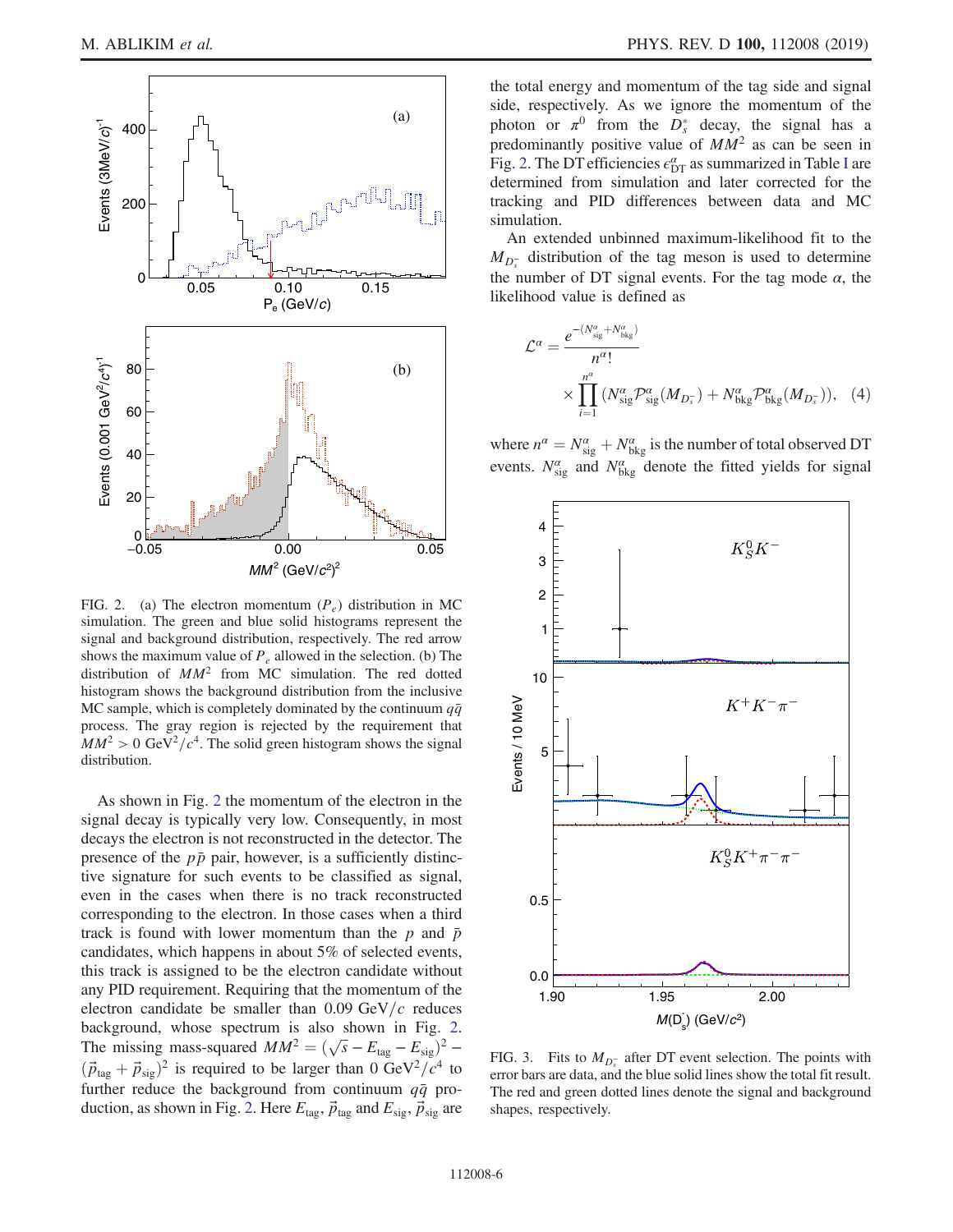A simultaneous fit to the  $M_{D_5^-}$  spectra from the three tag modes is performed with the combined likelihood  $\mathcal{L}^{\text{com}} = \prod_{\alpha=1}^{3} \mathcal{L}^{\alpha}$ , sharing the same branching fraction of  $D_s^+ \rightarrow p\bar{p}e^+\nu_e$  for each.

The fit results are shown in Fig. [3.](#page-5-1) The signal yields for the three selected ST modes are determined to be  $0.3^{+0.4}_{-0.3}$ ,  $1.4^{+1.8}_{-1.3}$ , and  $0.1 \pm 0.1$ , respectively, and the branching fraction is measured to be  $\mathcal{B}(D_s^+ \to p\bar{p}e^+\nu_e) = (0.50^{+0.63}_{-0.44}) \times 10^{-4}$ with a significance of  $1.2\sigma$ , where the uncertainty is statistical. Since no significant signals are seen, we set an upper limit after taking into account the systematic uncertainties.

## IV. SYSTEMATIC UNCERTAINTIES

Possible sources of systematic bias are investigated, and corresponding uncertainties are assigned as discussed below. These uncertainties are listed and added in quadrature in Table [II](#page-6-0), apart from that component associated with the fit of the DT yields, which is accounted for separately.

# A. Fitting ST  $M(D<sub>s</sub><sup>-</sup>)$  yields

A set of alternative fits is performed, in which the following variations are applied: the background shape is changed from a second- to a third-order Chebyshev polynomial; the signal shape is changed from the MC-simulated shape convolved with a single Gaussian function to the sum of two Gaussian functions; and the fitting range is both increased and decreased by 5 MeV/ $c^2$ . The procedures are performed both on inclusive MC and data, and the overall sum in quadrature of the observed differences in the efficiency corrected signal yields is taken as the systematic uncertainty associated with fitting the ST  $M_{D_s^-}$  yields.

### B. Tracking and PID

The uncertainties associated with the knowledge of the tracking and PID efficiencies for the proton and antiproton are studied with a control sample of  $e^+e^- \rightarrow p\bar{p}\pi^+\pi^-$ 

<span id="page-6-0"></span>TABLE II. The relative systematic uncertainties (in percent).

| Source              | Uncertainty |  |
|---------------------|-------------|--|
| ST yields           | 0.8         |  |
| Tracking efficiency | 2.9         |  |
| PID efficiency      | 2.2         |  |
| $MM^2$ requirement  | 1.0         |  |
| MC modeling         | 18          |  |
| Total               | 19          |  |

decays. The signal efficiency is reweighted according to the momentum distributions of the proton and antiproton. The uncertainties associated with the tracking and PID efficiencies are assigned to be 2.9% and 2.2%, respectively.

## C.  $MM^2$  requirement

The systematic uncertainty from the  $MM^2$  requirement is associated with the knowledge of the detector resolution. To estimate this uncertainty a control sample is selected, which has the same tag modes for the  $D_s^-$  as in the nominal analysis, and where the other meson is reconstructed in the mode  $D_s^+ \to K^+ K^- \pi^+$ , with the pion then removed and treated as a missing particle. The  $MM^2$  resolution is compared between data and MC simulation, and the difference is applied as additional smearing to the signal MC sample. The difference between the selection efficiencies with this treatment and the nominal analysis is assigned as the systematic uncertainty due to the  $MM^2$  requirement.

### D. MC modeling

To estimate the systematic uncertainty due to the possibility of a  $p\bar{p}$  bound state, and its assumed mass and width, we simulate and analyze new MC samples that include a resonant system in the decay. We vary the mass of the system from 1.80 to 1.85 GeV/ $c^2$  and the width from 10 to 100 MeV/ $c^2$  [\[5](#page-7-4)–7]. The largest relative change of the signal efficiency is found to be 18% and is assigned as the uncertainty from MC modeling.

#### E. Fitting

It is only necessary to consider the uncertainty on the knowledge of the background shape, as that associated with the signal distribution has negligible impact on the result. The background shape is obtained using the kernel estimation method [\[21\]](#page-8-7) provided as a RooKeysPdf Class in ROOT [\[22\],](#page-8-8) based on the inclusive MC sample. Unlike the other sources of uncertainties, the background shape affects the likelihood function directly. We vary the smoothing parameter of RooKeysPdf within a reasonable range to obtain alternative background shapes. We adopt the background shape that gives the largest upper limit on the signal branching ratio to assign the value of this component of the systematic uncertainties.

#### V. RESULT AND SUMMARY

The upper limit (UL) on the branching fraction is set at the 90% confidence level (CL) according to

$$
\frac{\int_0^{UL} L(\mathcal{B}) d\mathcal{B}}{\int_0^1 L(\mathcal{B}) d\mathcal{B}} = 0.9.
$$
 (5)

Taking the systematic uncertainties  $(\sigma_e)$  into account [\[23\]](#page-8-9), the likelihood distribution of the branching fraction,  $L(\mathcal{B})$ , is determined by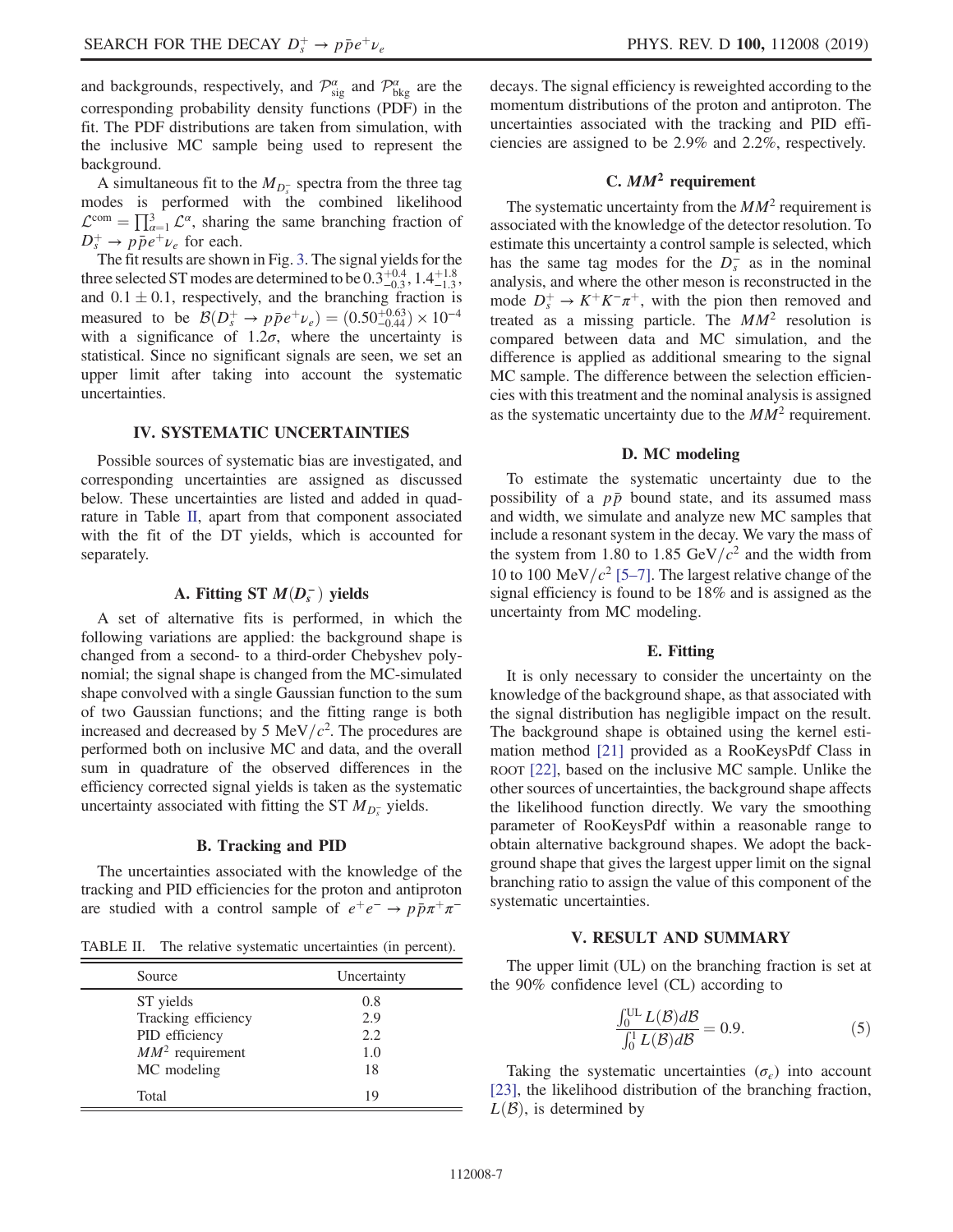<span id="page-7-10"></span>

FIG. 4. The likelihood distribution. The blue dotted line denotes the likelihood distribution before the smearing, while the red solid line shows the smeared likelihood.

$$
L(\mathcal{B}) \propto \int_0^1 L' \left(\frac{\epsilon}{\epsilon_0} \mathcal{B}\right) e^{-\frac{(\epsilon - \epsilon_0)^2}{2\sigma_{\epsilon}^2}} d\epsilon,\tag{6}
$$

where L' denotes the likelihood of the fit result,  $\epsilon_0$  is the nominal signal efficiency based on the signal MC sample, and  $\sigma_{\epsilon}$  is the systematic uncertainty associated with the signal efficiency. The likelihood  $L'$  and smeared likelihood L distributions are shown in Fig. [4,](#page-7-10) and the UL is denoted by the red arrow.

In summary, by analyzing 3.19 fb<sup>-1</sup> of the  $e^+e^-$  annihilation sample collected at  $\sqrt{s} = 4.178$  GeV with the BESIII detector, we perform the first search on the decay  $D_s^+ \rightarrow p\bar{p}e^+\nu_e$ , and an upper limit is set at the 90% CL of

$$
\mathcal{B}(D_s^+ \to p\bar{p}e^+\nu_e) < 2.0 \times 10^{-4}.
$$

In order to improve this limit, and approach the predicted branching ratio of Ref. [\[4\]](#page-7-3), larger data samples are needed, either at BESIII or at future experiments such as the Belle II experiment [\[24\]](#page-8-10) and super tau-charm factory [\[25,26\].](#page-8-11)

### ACKNOWLEDGMENTS

The BESIII Collaboration thanks the staff of BEPCII and the IHEP computing center for their strong support. This work is supported in part by National Key Basic Research Program of China under Contract No. 2015CB856700; National Natural Science Foundation of China (NSFC) under Contracts No. 11235011, No. 11875054, No. 11335008, No. 11425524, No. 11625523, No. 11635010, and No. 11935018; the Chinese Academy of Sciences (CAS) Large-Scale Scientific Facility Program; the CAS Center for Excellence in Particle Physics (CCEPP); Joint Large-Scale Scientific Facility Funds of the NSFC and CAS under Contracts No. U1332201, No. U1532257, No. U1532258, and No. U1632107; CAS Key Research Program of Frontier Sciences under Contracts No. QYZDJ-SSW-SLH003 and No. QYZDJ-SSW-SLH040; 100 Talents Program of CAS; National 1000 Talents Program of China; INPAC and Shanghai Key Laboratory for Particle Physics and Cosmology; German Research Foundation DFG under Contracts No. Collaborative Research Center CRC 1044 and No. FOR 2359; Instituto Nazionale di Fisica Nucleare, Italy; Koninklijke Nederlandse Akademie van Wetenschappen (KNAW) under Contract No. 530- 4CDP03; Ministry of Development of Turkey under Contract No. DPT2006K-120470; National Natural Science Foundation of China (NSFC) under Contracts No. 11505034 and No. 11575077; National Science and Technology Fund; the Swedish Research Council; U.S. Department of Energy under Contracts No. DE-FG02- 05ER41374, No. DE-SC-0010118, No. DE-SC-0010504, and No. DE-SC-0012069; University of Groningen (RuG) and the Helmholtzzentrum fuer Schwerionenforschung GmbH (GSI), Darmstadt; WCU Program of National Research Foundation of Korea under Contract No. R32- 2008-000-10155-0.

- <span id="page-7-0"></span>[1] S. B. Athar et al. (CLEO Collaboration), [Phys. Rev. Lett.](https://doi.org/10.1103/PhysRevLett.100.181802) 100[, 181802 \(2008\).](https://doi.org/10.1103/PhysRevLett.100.181802)
- <span id="page-7-1"></span>[2] M. Ablikim et al. (BESIII Collaboration), [Phys. Rev. D](https://doi.org/10.1103/PhysRevD.99.031101) 99, [031101 \(2019\).](https://doi.org/10.1103/PhysRevD.99.031101)
- <span id="page-7-2"></span>[3] X. Y. Pham, [Phys. Rev. Lett.](https://doi.org/10.1103/PhysRevLett.45.1663) **45**, 1663 (1980).
- <span id="page-7-3"></span>[4] H. Y. Cheng and X. W. Kang, [Phys. Lett. B](https://doi.org/10.1016/j.physletb.2018.02.060) 780, 100 [\(2018\).](https://doi.org/10.1016/j.physletb.2018.02.060)
- <span id="page-7-4"></span>[5] J. Z. Bai et al. (BES Collaboration), [Phys. Rev. Lett.](https://doi.org/10.1103/PhysRevLett.91.022001) 91, [022001 \(2003\).](https://doi.org/10.1103/PhysRevLett.91.022001)
- <span id="page-7-5"></span>[6] J. P. Alexander et al. (CLEO Collaboration), [Phys. Rev. D](https://doi.org/10.1103/PhysRevD.82.092002) 82[, 092002 \(2010\).](https://doi.org/10.1103/PhysRevD.82.092002)
- <span id="page-7-6"></span>[7] M. Ablikim et al. (BESIII Collaboration), [Phys. Rev. Lett.](https://doi.org/10.1103/PhysRevLett.108.112003) 108[, 112003 \(2012\).](https://doi.org/10.1103/PhysRevLett.108.112003)
- <span id="page-7-7"></span>[8] S. B. Athar et al. (CLEO Collaboration), [Phys. Rev. D](https://doi.org/10.1103/PhysRevD.73.032001) 73, [032001 \(2006\).](https://doi.org/10.1103/PhysRevD.73.032001)
- [9] M. Ablikim et al. (BESIII Collaboration), [Phys. Rev. D](https://doi.org/10.1103/PhysRevD.87.112004) 87, [112004 \(2013\).](https://doi.org/10.1103/PhysRevD.87.112004)
- [10] M. Ablikim et al. (BESIII Collaboration), [Phys. Rev. D](https://doi.org/10.1103/PhysRevD.93.052010) 93, [052010 \(2016\).](https://doi.org/10.1103/PhysRevD.93.052010)
- <span id="page-7-8"></span>[11] D. Scora and N. Isgur, Phys. Rev. D **52**[, 2783 \(1995\)](https://doi.org/10.1103/PhysRevD.52.2783).
- <span id="page-7-9"></span>[12] M. Ablikim et al. (BESIII Collaboration), [Nucl. Instrum.](https://doi.org/10.1016/j.nima.2009.12.050) [Methods Phys. Res., Sect. A](https://doi.org/10.1016/j.nima.2009.12.050) 614, 345 (2010).